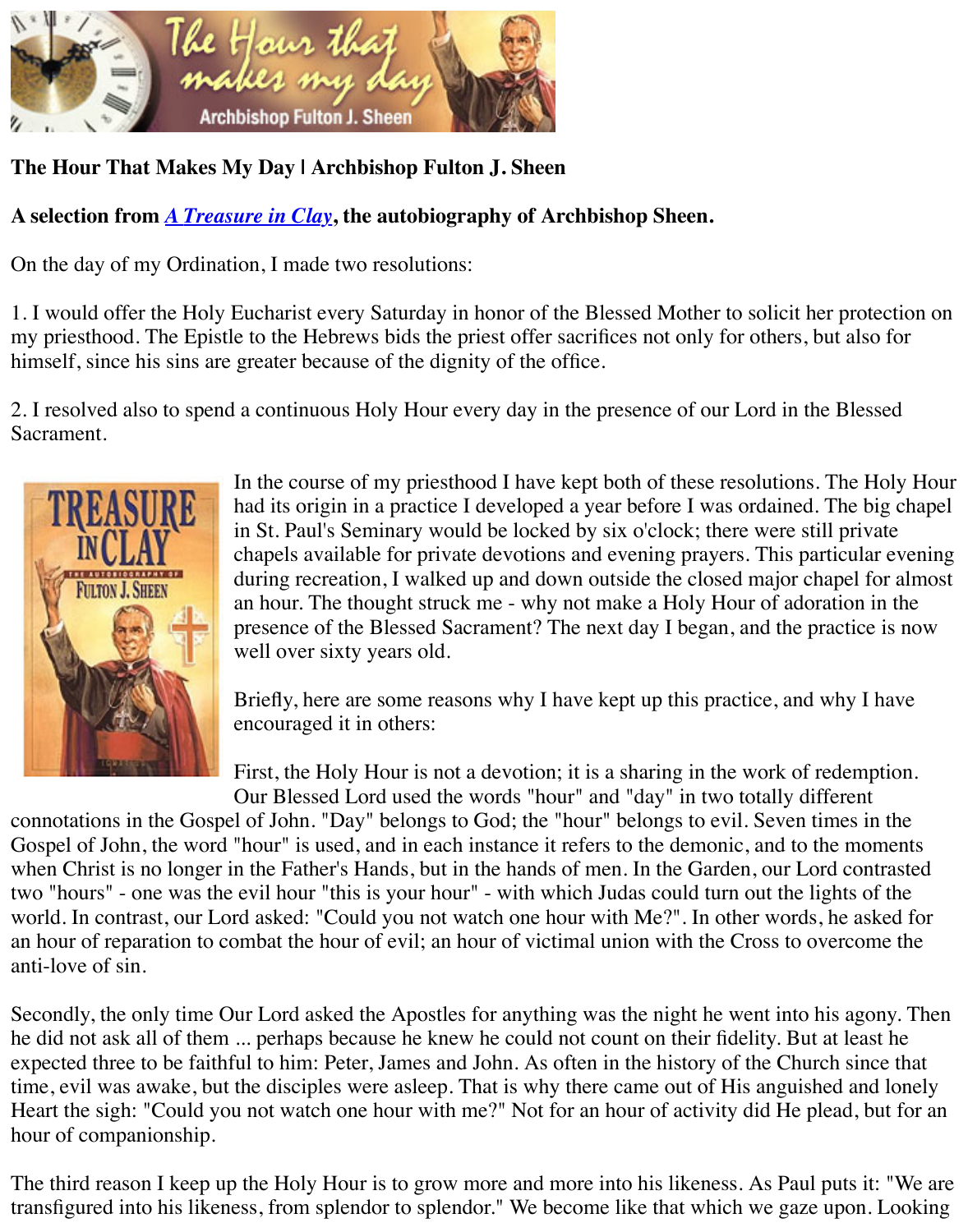into a sunset, the face takes on a golden glow. Looking at the Eucharistic Lord for an hour transforms the heart in a mysterious way as the face of Moses was transformed after his companionship with God on the mountain. Something happens to us similar to that which happened to the disciples at Emmaus. On Easter Sunday afternoon when the Lord met them, he asked why they were so gloomy. After spending some time in his presence, and hearing again the secret of spirituality - "The Son of Man must suffer to enter into his Glory" - their time with him ended and their "hearts were on fire."

The Holy Hour. Is it difficult? Sometimes it seemed to be hard; it might mean having to forgo a social engagement, or rise an hour earlier, but on the whole it has never been a burden, only a joy. I do not mean to say that all the Holy Hours have been edifying, as for example, the one in the church of St. Roch in Paris. I entered the church about three o'clock in the afternoon, knowing that I had to catch a train for Lourdes two hours later. There are only about ten days a year in which I can sleep in the daytime; this was one. I knelt down and said a prayer of adoration, and then sat up to meditate and immediately went to sleep. I woke up exactly at the end of one hour. I said to the Good Lord: "Have I made a Holy Hour?" I thought his angel said: "Well, that's the way the Apostles made their first Holy Hour in the Garden, but don't do it again."

One difficult Holy Hour I remember occurred when I took a train from Jerusalem to Cairo. The train left at four o'clock in the morning; that meant very early rising. On another occasion in Chicago, I asked permission from a pastor to go into his church to make a Holy Hour about seven o'clock one evening, for the church was locked. He then forgot that he had let me in, and I was there for about two hours trying to find a way of escape. Finally I jumped out of a small window and landed in the coal bin. This frightened the housekeeper, who finally came to my aid.

At the beginning of my priesthood I would make the Holy Hour during the day or the evening. As the years mounted and I became busier, I made the Hour early in the morning, generally before Holy Mass. Priests, like everybody else, are divided into two classes: roosters and owls. Some work better in the morning, others at night. An Anglican bishop who was chided by a companion for his short night prayers explained: "I keep prayed up."

The purpose of the Holy Hour is to encourage deep personal encounter with Christ. The holy and glorious God is constantly inviting us to come to Him, to hold converse with Him, to ask for such things as we need and to experience what a blessing there is in fellowship with Him. When we are first ordained it is easy to give self entirely to Christ, for the Lord fills us then with sweetness, just as a mother gives candy to her baby to encourage her child to take the first step. This exhilaration, however, does not last long; we quickly learn the cost of discipleship, which means leaving nets and boats and counting tables. The honeymoon soon ends, and so does our self-importance at first hearing the stirring title of "Father."

Sensitive love or human love declines with time, but divine love does not. The first is concerned with the body which becomes less and less responsive to stimulation, but in the order of grace, the responsiveness of the divine to tiny, human acts of love intensifies.

Neither theological knowledge nor social action alone is enough to keep us in love with Christ unless both are preceded by a personal encounter with him. When Moses saw the burning bush in the desert, it did not feed on any fuel. The flame, unfed by anything visible, continued to exist without destroying the wood. So personal dedication to Christ does not deform any of our natural gifts, disposition, or character; it just renews without killing. As the wood becomes fire and the fire endures, so we become Christ and Christ endures.

I have found that it takes some time to catch fire in prayer. This has been one of the advantages of the daily Hour. It is not so brief as to prevent the soul from collecting itself and shaking off the multitudinous distractions of the world. Sitting before the Presence is like a body exposing itself before the sun to absorb its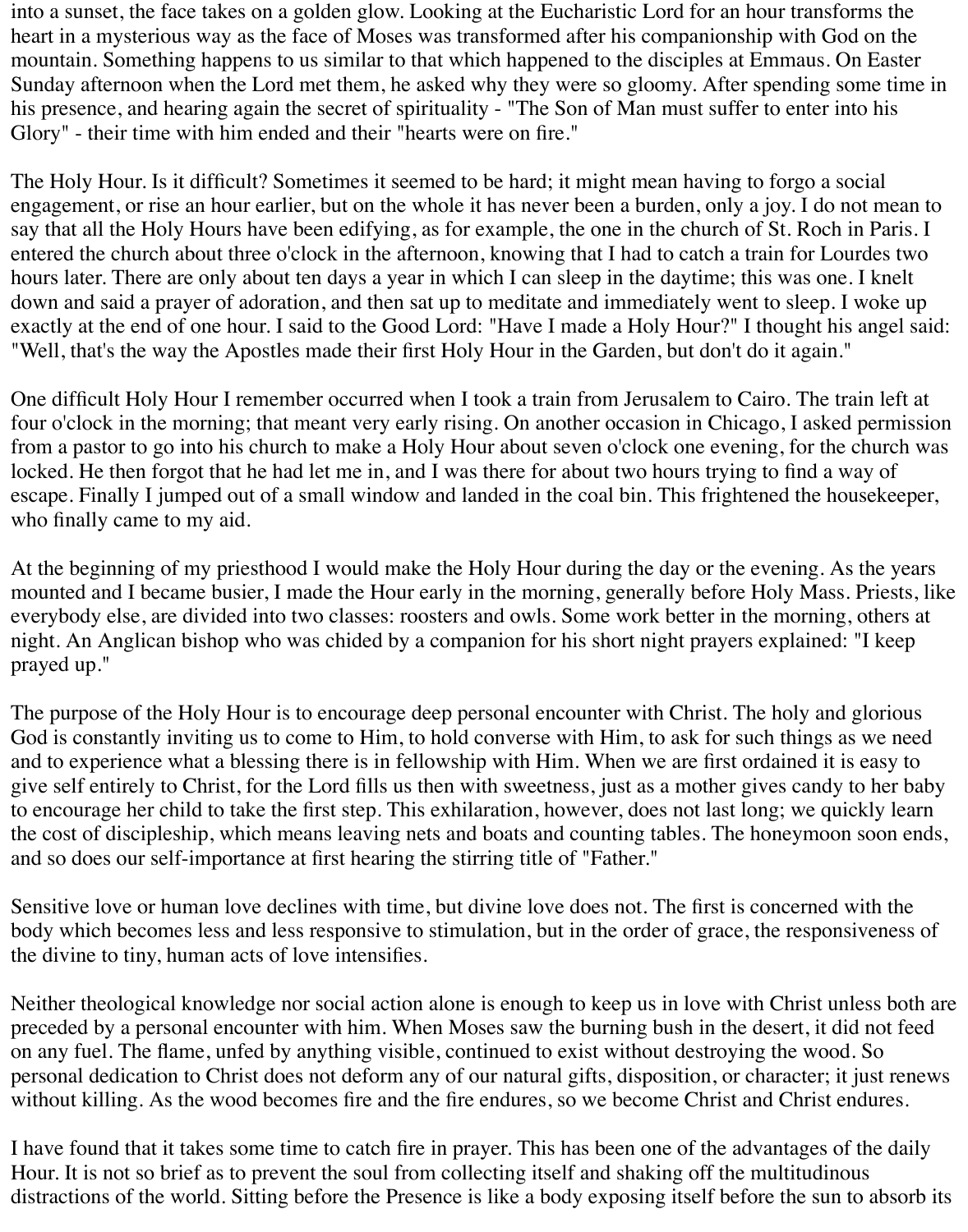rays. Silence in the Hour is a tête-á-tête with the Lord. In those moments, one does not so much pour out written prayers, but listening takes its place. We do not say: "Listen, Lord, for Thy servant speaks," but "Speak, Lord, for Thy servant heareth."

I have often sought some way to explain the fact that we priests are to know Christ, rather than know about Christ. Many translations of the Bible use the word "know" to indicate the unity of two-in-one flesh. For example: "Solomon knew her not," which meant that he had no carnal relations with her. The Blessed Mother said to the Angel at the Annunciation: "I know not man." St. Paul urges husbands to possess their wives in knowledge. The word "know" here indicates two-in-one flesh. The closeness of that identity is drawn from the closeness of the mind with any object it knows. No knife could ever separate my mind from the idea it has of an apple. The ecstatic union of a husband and wife described as "knowing" is to be the foundation of that love by which we priests love Christ.

Intimacy is openness which keeps back no secret and which reveals the heart open to Christ. Too often friends are just "two ships that pass in the night." Carnal love, despite its seeming intimacy, often can become an exchange of two egotisms. The ego is projected onto the other person and what is loved is not the other person, but the pleasure the other person gives. I have noticed throughout my life that whenever I shrank from the demands that the encounter made on me, I would become busier and more concerned with activities. This gave me an excuse for saying: "I don't have time," as a husband can become so absorbed in business as to forget the love of his wife.

It is impossible for me to explain how helpful the Holy Hour has been in preserving my vocation. Scripture gives considerable evidence to prove that a priest begins to fail his priesthood when he fails in his love of the Eucharist. Too often it is assumed that Judas fell because he loved money. Avarice is very rarely the beginning of the lapse and the fall of the ambassador. The history of the Church proves there are many with money who stayed in it. The beginning of the fall of Judas and the end of Judas both revolved around the Eucharist. The first mention that Our Lord knew who it was who would betray him is at the end of the sixth chapter of John, which is the announcement of the Eucharist. The fall of Judas came the night Our Lord gave the Eucharist, the night of the Last Supper.

The Eucharist is so essential to our one-ness with Christ that as soon as Our Lord announced It in the Gospel, It began to be the test of the fidelity of His followers. First, He lost the masses, for it was too hard a saying and they no longer followed Him. Secondly, He lost some of His disciples: "They walked with Him no more." Third, it split His apostolic band, for Judas is here announced as the betrayer.

So the Holy Hour, quite apart from all its positive spiritual benefits, kept my feet from wandering too far. Being tethered to a tabernacle, one's rope for finding other pastures is not so long. That dim tabernacle lamp, however pale and faint, had some mysterious luminosity to darken the brightness of "bright lights." The Holy Hour became like an oxygen tank to revive the breath of the Holy Spirit in the midst of the foul and fetid atmosphere of the world. Even when it seemed so unprofitable and lacking in spiritual intimacy, I still had the sensation of being at least like a dog at the master's door, ready in case he called me.

The Hour, too, became a magister and teacher, for although before we love anyone we must have a knowledge of that person, nevertheless, after we know, it is love that increases knowledge. Theological insights are gained not only from the two covers of a treatise, but from two knees on a prie-dieu before a tabernacle.

Finally, making a Holy Hour every day constituted for me one area of life in which I could preach what I practiced. I very seldom in my life preached fasting in a rigorous kind of way, for I always found fasting extremely difficult; but I could ask others to make the Hour, because I had made it.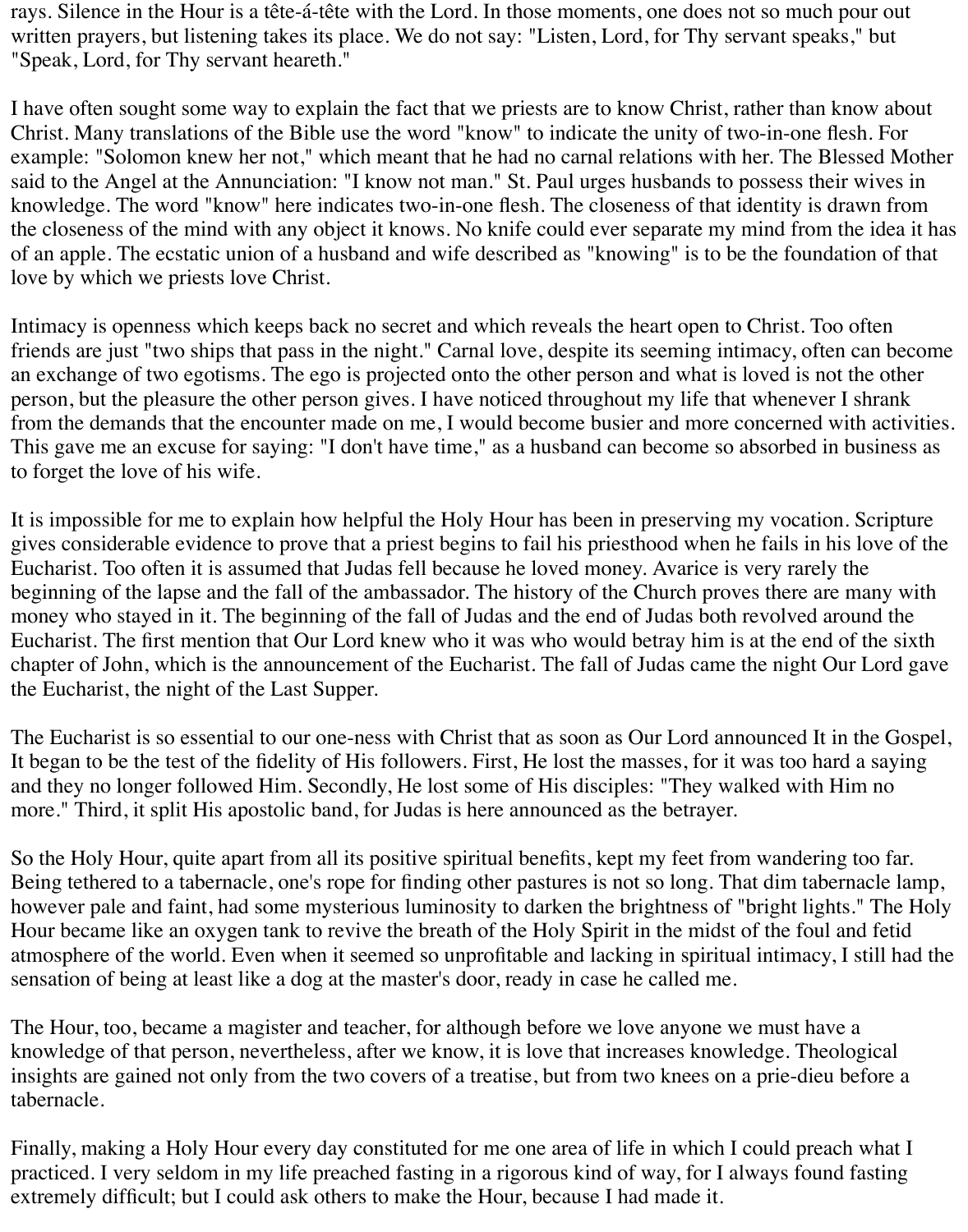Sometimes I wished that I had kept a record of the thousands of letters that I have received from priests and laity telling me how they have taken up the practice of the Holy Hour. Every retreat for priests that I ever gave had this as a practical resolution. Too often retreats are like health conferences. There is a general agreement on the need for health, but there is lacking a specific recommendation on how to be healthy. The Holy Hour became a challenge to priests on the retreat, and then when the tapes of my retreats became available to the laity, it was edifying to read of those who responded to grace by watching an hour daily before the Lord. A monsignor who, because of a weakness for alcohol and consequent scandal, was told to leave his parish went into another diocese on a trial basis, where he made my retreat. Responding to the grace of the Lord, he gave up alcohol, was restored to effectiveness in his priesthood, made the Holy Hour every day and died in the Presence of the Blessed Sacrament.

As an indication of the very wide effect of the Holy Hour, I once received a letter from a priest in England who told me in his own language: "I left the priesthood and fell into a state of degradation." A priest friend invited him to hear a tape on the Holy Hour from a retreat I had given. Responsive to grace, he was restored again to the priesthood and entrusted with the care of a parish. Divine Mercy wrought a change in him, and I received this letter:

We had our annual Solemn Exposition of the Blessed Sacrament last week. I encouraged enough people to come and watch all day and every day, so that we would not have to take the Blessed Sacrament down because of a lack of a number of people to watch. On the final evening, I organized a procession with the First Communicants strewing rose petals in front of the Lord. The men of the parish formed a Guard of Honor. The result was staggering: there were over 250 people present for that final procession and Holy Hour. I am convinced that our people are searching for many of the old devotions which many of the parishes have done away with, and this is very often because we priests cannot be bothered putting ourselves out. Next year I hope that our Solemn Exposition will be even better attended because now the word is getting around. These last couple of weeks I have started a Bible study group; this is to encourage our people to read the Word of God. I start with reading of Scripture which we meditate on that evening; we then have a short Exposition of the Blessed Sacrament and meditation on the text until the time of the Benediction.

I have also started going around the parish and saying a Mass in one house in every street each week, and inviting all people in that particular street to come and take part. The response has been quite good, especially since I am only starting. I do not wish to become an activist priest, so I rise early and make my Holy Hour. I still have my own personal problems to contend with, but I have taken courage from your words: "you will have to fight many battles, but do not worry because in the end you will win the war before the Blessed Sacrament."

Many of the laity who have read my books and heard my tapes are also making the Holy Hour.

A state trooper wrote that he had my tapes attached to his motorcycle and would listen to them as he was cruising the highways: "Imagine," he wrote, "the bewilderment of a speeder being stopped by me while from the tape recorder was coming one of your sermons about the Eucharist." He found it difficult at first to find a church that was open during the day at a time he could make his Hour. Later on, he found a pastor who was not only willing to open the church, but willing to make the Hour with him.

Most remarkable of all was the effect the preaching of the Holy Hour had on non-Catholic ministers. I preached three retreats to Protestant ministers - on two occasions to over three hundred in South Carolina and Florida, and on another occasion to a smaller group at Princeton University. I asked them to make a continuous Holy Hour of prayer in order to combat the forces of evil in the world, because that is what our Lord asked for the night of His Agony. I addressed them: "You are not blessed with the same Divine Presence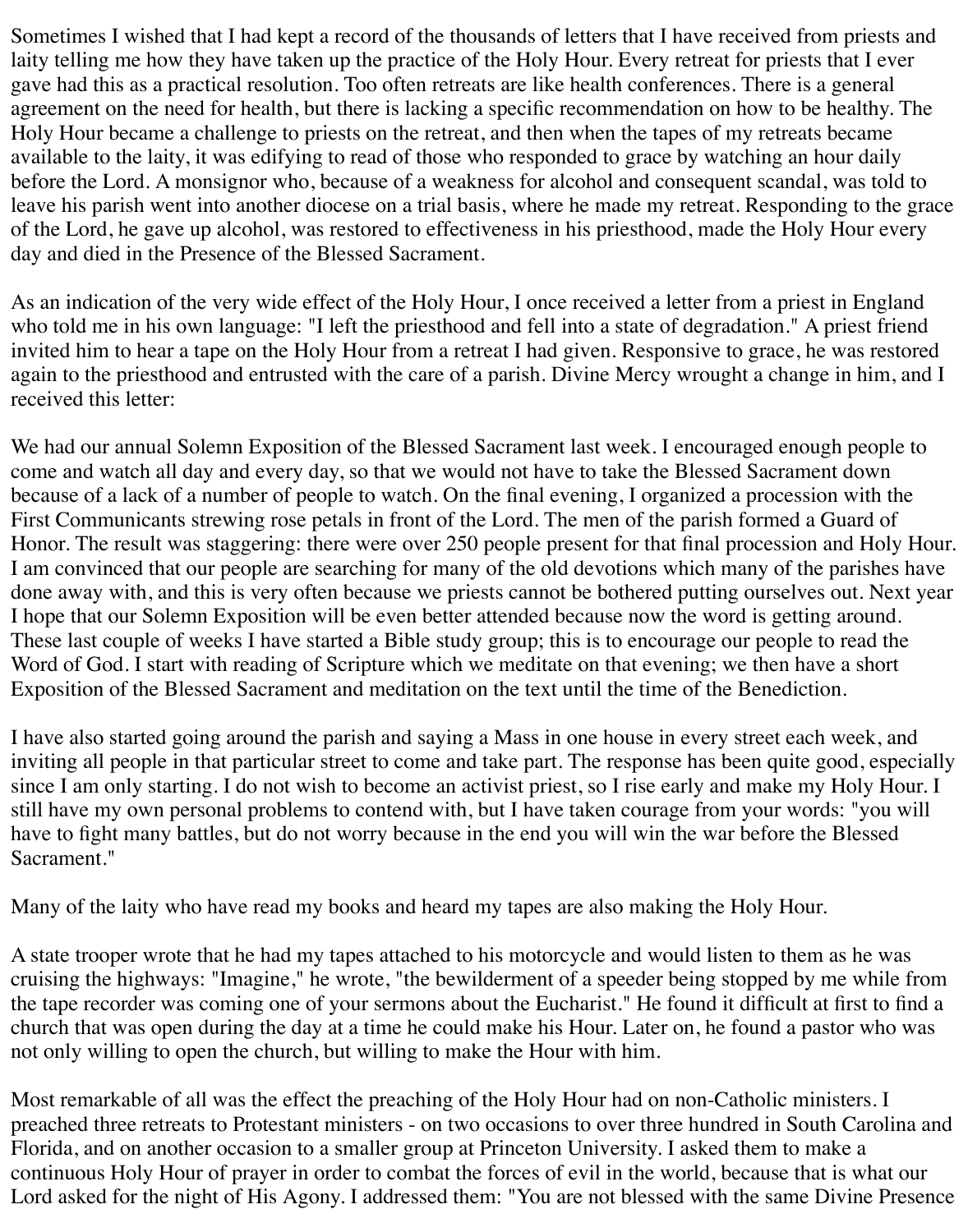in your churches that I believe we possess. But you do have another presence that we do also, and that is the Scripture. At the Vatican Council we had a solemn procession of the Scriptures into the Council every morning as a form of the Presence of God. You could make the Hour before the Scriptures." Many came to me later to inquire about the Eucharist, some even asked to join with me in a Holy Hour before the Eucharist.

Most remarkable of all was the telephone call I received early one morning in Los Angeles. The caller announced himself as Reverend Jack McAllister. He was most insistent that he see me. I told him that I was catching a plane for New York at midday and would be glad to see him at the airport before leaving.

A very distinguished Christian gentleman appeared, Mr. Jack McAllister, who told me that he was engaged in a work of world evangelization, sending tapes on the Gospel to all parts of the world, and also mailing millions of copies of sermons and scriptures to every quarter of the globe: "There is one thing missing from world evangelism, and that is a spiritual practice which will make it successful. What would you recommend?" I recounted how much I depended on a daily Holy Hour before the Eucharist, and then suggested that since he was not blessed with the Eucharist, he could ask all of his people to spend one continuous hour with the Scriptures, in prayer and reparation for the sins of the world.

One year later I received a pamphlet from him entitled: "Jack McAllister writes to ONE HOUR WATCHERS." A paragraph from that pamphlet reads:

*Please ... if you are honestly concerned about making Christ known to literally every creature - give God one hour a day. You are needed in God's prayer-force to prepare for work in the totally unevangelized areas of the world. Do you love them enough to pray? Will you 'pay the price' of spiritual battle for one hour daily? Christ asked: 'What, could you not watch with Me one hour?'*

At the end of the first year, he wrote and told me that seven hundred ministers had pledged one hour a day.

As I am now writing this book (about six years after our meeting in the airport) he sends this message: "We have now mobilized and trained over 100,000 One-Hour-Watchers. We are preparing to train an elite army to pray four to six to eight hours daily - 'pray ye therefore' - the only solution to the problems of World Evangelism."

One of the by-products of the Holy Hour was the sensitiveness to the Eucharistic Presence of our Divine Lord. I remember once reading in Lacordaire, the famous orator of Notre Dame Cathedral in Paris: "Give me the young man who can treasure for days, weeks and years, the gift of a rose or the touch of a hand of a friend."

Seeing early in my priesthood that marriages break and friends depart when sensitiveness and delicacy are lost, I took various means to preserve that responsiveness. When first ordained and a student at the Catholic University in Washington, I would never go to class without climbing the few stairs to the chapel in Caldwell Hall to make a tiny act of love to Our Lord in the Blessed Sacrament. Later, at the University of Louvain in Belgium, I would make a visit to Our Lord in every single church I passed on the way to class. When I continued graduate work in Rome and attended the Angelicum and Gregorian, I would visit every church en route from the Trastevere section where I lived. This is not so easy in Rome, for there are churches on almost every corner so that you may pray to get across the street; the church on the other corner is to thank God that you made it.

Later as a teacher at the Catholic University in Washington, I arranged to put a chapel immediately at the entrance of the front door of my home. This was in order that I might never come in or go out without seeing the sanctuary lamp as a summons to adore the Heart of Christ at least for a few seconds. I tried to be faithful